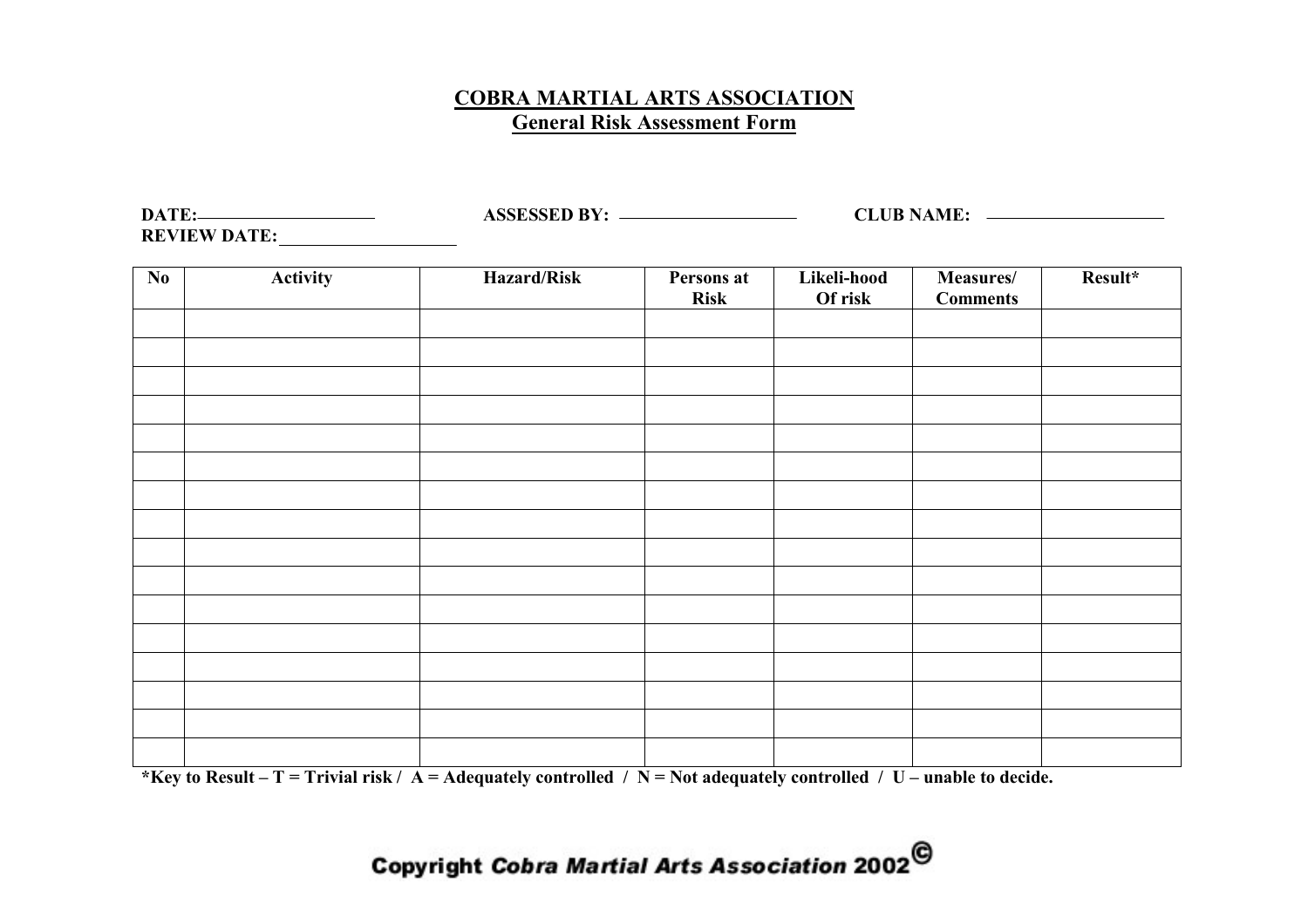### **COBRA MARTIAL ARTS ASSOCIATION Risk Assessment Score Chart**

#### **Measuring severity of Risk**

| <b>Multiple death</b>                     | 10 |  |  |
|-------------------------------------------|----|--|--|
| Single death                              | 8  |  |  |
| Major, disabling illness,<br>major damage | 6  |  |  |
| Lost time injury, illness,<br>damage      |    |  |  |
| Minor injury, minor<br>damage             |    |  |  |
| Time delay only                           |    |  |  |

## **Measuring likelihood of Risk**

| <b>Certain or imminent</b> |  |  |  |
|----------------------------|--|--|--|
| <b>Very likely</b>         |  |  |  |
| <b>Likely</b>              |  |  |  |
| <b>May happen</b>          |  |  |  |
| <b>Unlikely</b>            |  |  |  |
| <b>Very unlikely</b>       |  |  |  |

**To now find the "Risk Rate" multiply the severity by the likelihood.**

**The higher the number the more serious the Risk.**

**Reference should now be made to the "Risk level chart"**

Copyright Cobra Martial Arts Association 2002 $^\copyright$